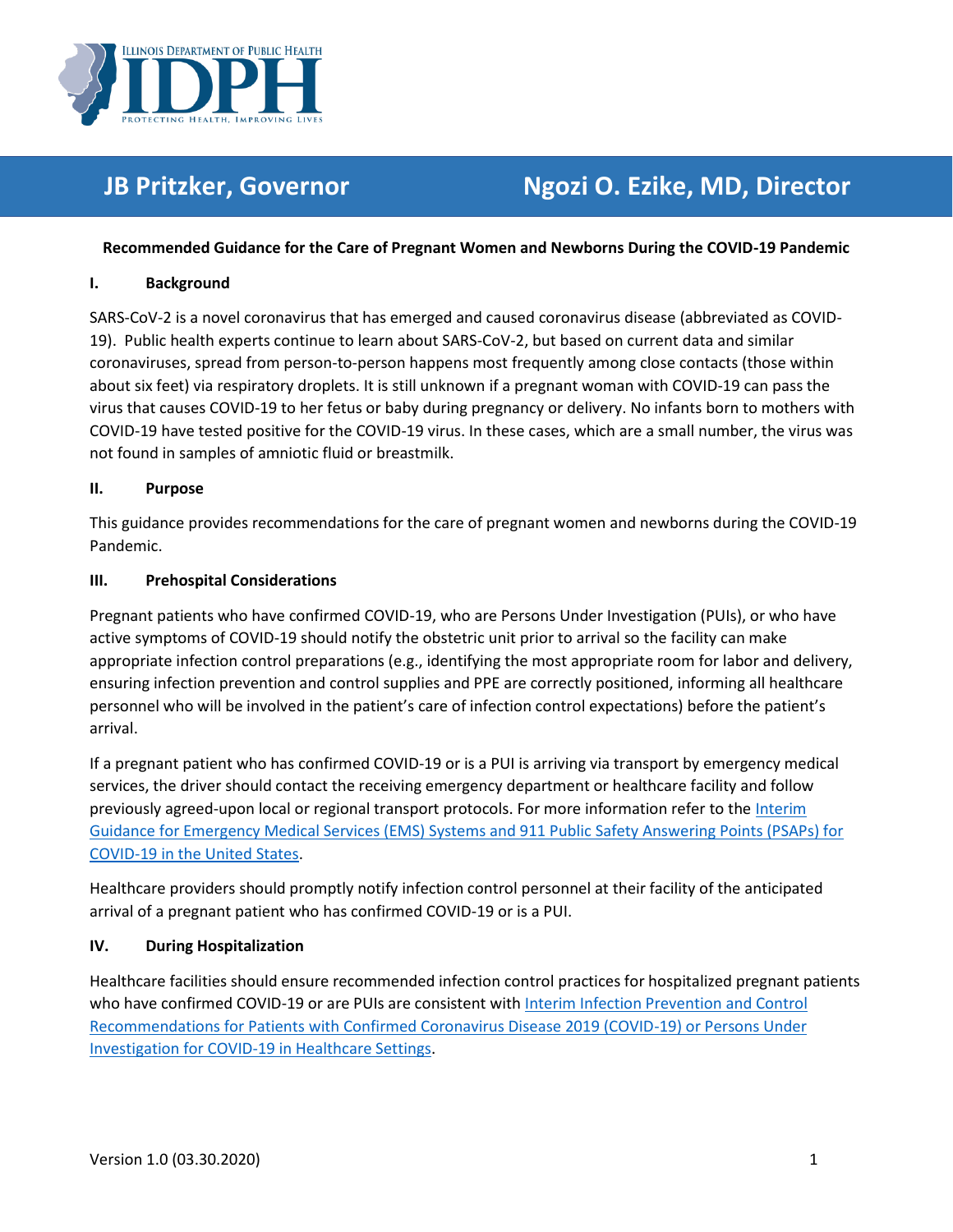All healthcare facilities that provide obstetric care must ensure that their personnel are correctly trained and capable of implementing recommended infection control interventions. Individual healthcare personnel should ensure they understand and can adhere to infection control requirements.

Healthcare facilities should follow the above [infection control guidance](https://www.cdc.gov/coronavirus/2019-ncov/infection-control/control-recommendations.html) on managing visitor access, including essential support persons for women in labor (e.g., spouse, partner).

Infants born to mothers with confirmed COVID-19 should be considered PUIs. As such, infants should be isolated according to the [Infection Prevention and Control Guidance for PUIs.](https://www.cdc.gov/coronavirus/2019-ncov/infection-control/control-recommendations.html)

# **V. Mother/Baby Contact**

It is unknown whether newborns with COVID-19 are at increased risk for severe complications. Transmission after birth via contact with infectious respiratory secretions is a concern. To reduce the risk of transmission of the virus that causes COVID-19 from the mother to the newborn, facilities should consider temporarily separating (e.g., separate rooms) the mother who has confirmed COVID-19 or is a PUI from her baby until the mother's transmission-based precautions are discontinued, as described in the Interim Considerations for [Disposition of Hospitalized Patients with COVID-19.](https://www.cdc.gov/coronavirus/2019-ncov/hcp/disposition-hospitalized-patients.html) See the considerations below for temporary separation:

- The risks and benefits of temporary separation of the mother from her baby should be discussed with the mother by the healthcare team.
- A separate isolation room should be available for the infant while they remain a PUI. Healthcare facilities should consider limiting visitors, with the exception of a healthy parent or caregiver. Visitors should be instructed to wear appropriate PPE, including gown, gloves, face mask, and eye protection. If another healthy family or staff member is present to provide care (e.g., diapering, bathing) and feeding for the newborn, they should use appropriate PPE. For healthy family members, appropriate PPE includes gown, gloves, face mask, and eye protection. For healthcare personnel, recommendations for appropriate PPE are outlined in the [Infection Prevention and Control Recommendations.](https://www.cdc.gov/coronavirus/2019-ncov/infection-control/control-recommendations.html)
- The decision to discontinue temporary separation of the mother from her baby should be made on a case-by-case basis in consultation with clinicians, infection prevention and control specialists, and public health officials. The decision should take into account disease severity, illness signs and symptoms, and results of laboratory testing for the virus that causes COVID-19, SARS-CoV-2. Considerations to discontinue temporary separation are the same as those to discontinue transmission-based precautions for hospitalized patients with COVID-19. Please see Interim [Considerations for Disposition of Hospitalized Patients with COVID-19.](https://www.cdc.gov/coronavirus/2019-ncov/hcp/disposition-hospitalized-patients.html)
- If colocation (sometimes referred to as "rooming in") of the newborn with his/her ill mother in the same hospital room occurs in accordance with the mother's wishes or is unavoidable due to facility limitations, facilities should consider implementing measures to reduce exposure of the newborn to the virus that causes COVID-19.
	- $\circ$  Consider using engineering controls like physical barriers (e.g., a curtain between the mother and newborn) and keeping the newborn ≥6 feet away from the ill mother.
	- $\circ$  If no other healthy adult is present in the room to care for the newborn, a mother who has confirmed COVID-19 or is a PUI should put on a facemask and practice hand hygiene before each feeding or other close contact with her newborn. The facemask should remain in place during contact with the newborn. These practices should continue while the mother is on transmission-based precautions in a healthcare facility.